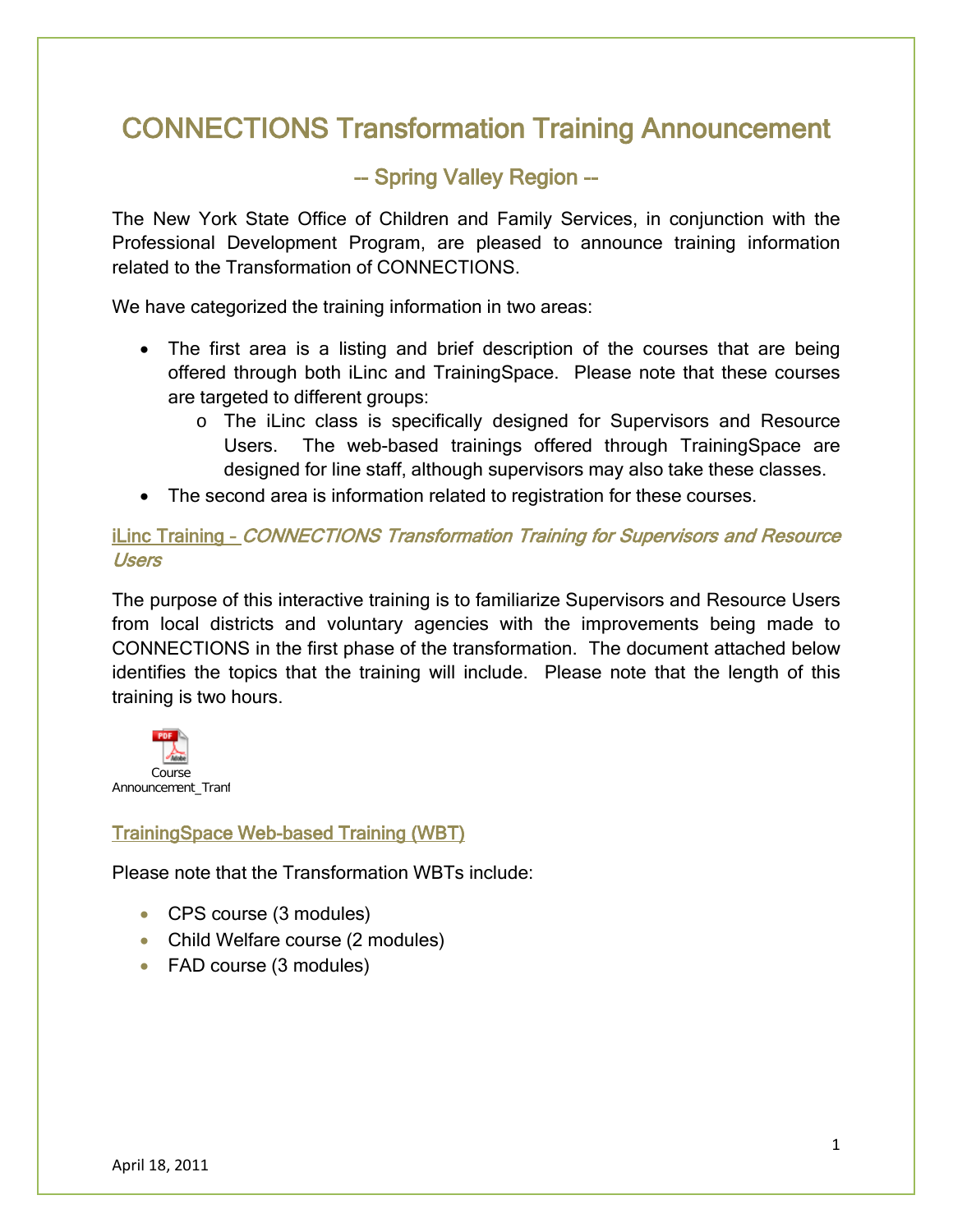The following attachments contain the course announcements for the WBTs.

• TS: CONNECTIONS Transformation for CPS Workers includes information on Common Features of New CONNECTIONS Windows, Changes to Person, Case, and Staff Search, and changes to the CPS Investigation Stage. For more detailed information, please refer to the attached course announcement.

Three-part, Web-based Training - CONNECTIONS Transformation for CPS Workers Course Announcement\_Tranf

• TS: CONNECTIONS Transformation for Child Welfare Workers (i.e. Foster Care, Adoption, Prevention Services caseworkers) includes information on the goals and features of the transformation and orients learners to the basic organization and elements of the new tabs and windows, with detailed focus on the main CONNECTIONS window, and the new WORKLOAD & TO-DOs tab. For more detailed information, please refer to the attached course announcement.

#### Two-part, Web-based Training - CONNECTIONS Transformation for Child Welfare Workers



• TS: CONNECTIONS Transformation for FAD Workers familiarizes learners with the newly designed windows that will replace existing FAD stage windows, including instruction on navigating to tasks currently accessed via the Task List and launching common FAD stage outputs. For more detailed information, please refer to the attached course announcement.

Three-part, Web-based Training - CONNECTIONS Transformation for FAD Workers

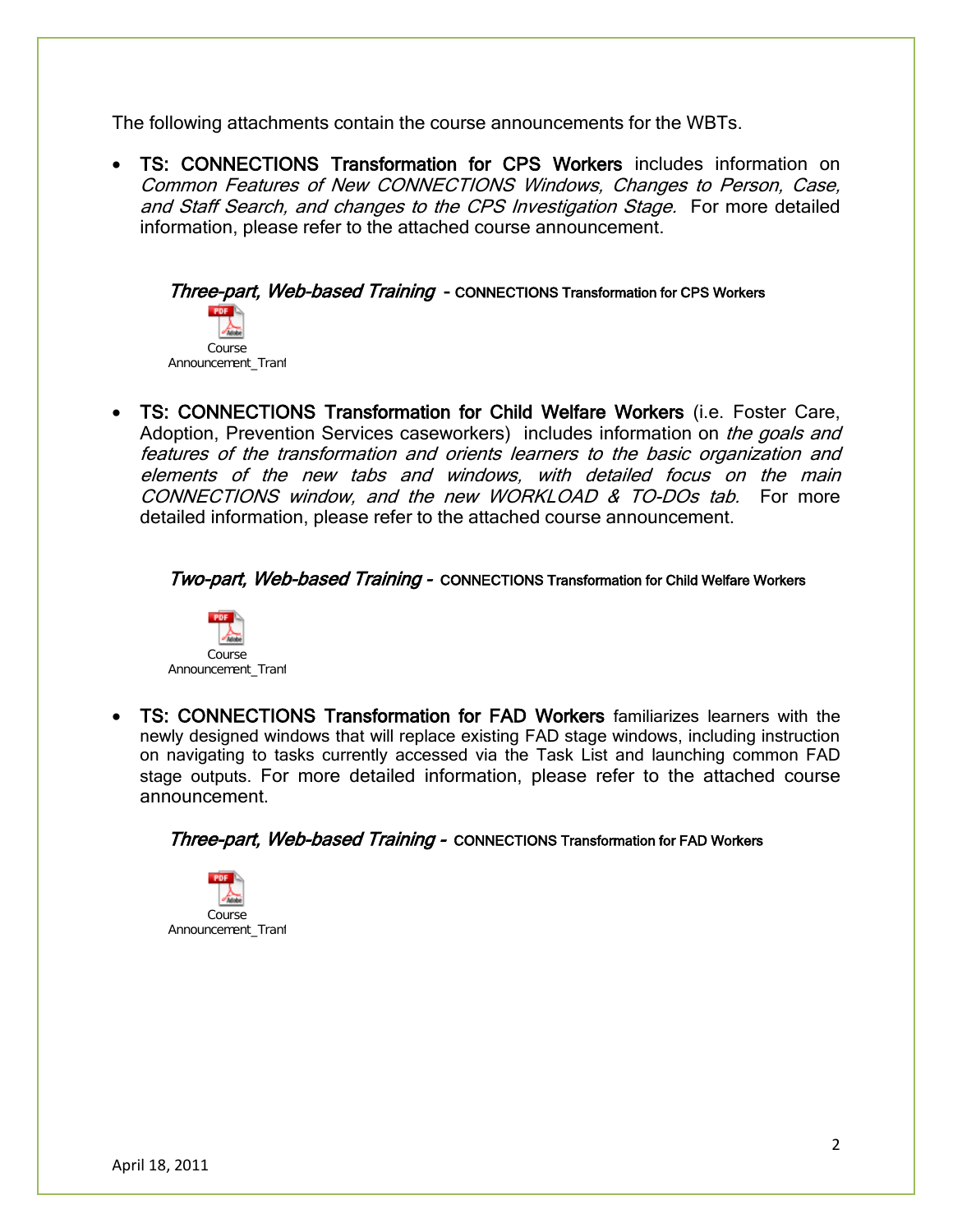## Registration Information

Please note that the transformed application is being implemented in 'waves' across the state.

- Registration will open for your 'wave' on 4/25/11.
- Registration will be open for 4 weeks prior to the actual training being available and will remain open throughout most of the training time frame.
- Training will begin for your 'wave' on 5/23/11.

The following information pertains to registration for both iLinc and TrainingSpace Transformation courses.

Taking an on-line CONNECTIONS training course requires some preliminary steps:

- You must have the following accounts:
	- o A New York State Directory Services (NYSDS) account (otherwise known as an LDAP account) is required to log in and take courses on TrainingSpace (WBTs).
	- o An iLinc account is required for iLinc courses.
- You must be registered for the course in STARS, the Statewide Training Automated Registration System, by your district or agency's STARS Coordinator.
- Before attending other iLinc courses, you are required to attend an "Introduction to iLinc" course to learn how the on-line classroom works.
- iLinc courses require download of the iLinc software to your computer and the use of a headset with a microphone.

The document attached below contains detailed information on LDAP accounts, STARS and iLinc, as well as contacts for assistance with these systems.

• Accessing CONNECTIONS Online Training Courses



Please note: Once a 'wave' is implemented, the WBT's will remain open to CONNECTIONS staff in each implemented 'wave' until the end of 2011.

For the iLinc a small number of classes will be available to each 'wave' for two weeks after its implementation.